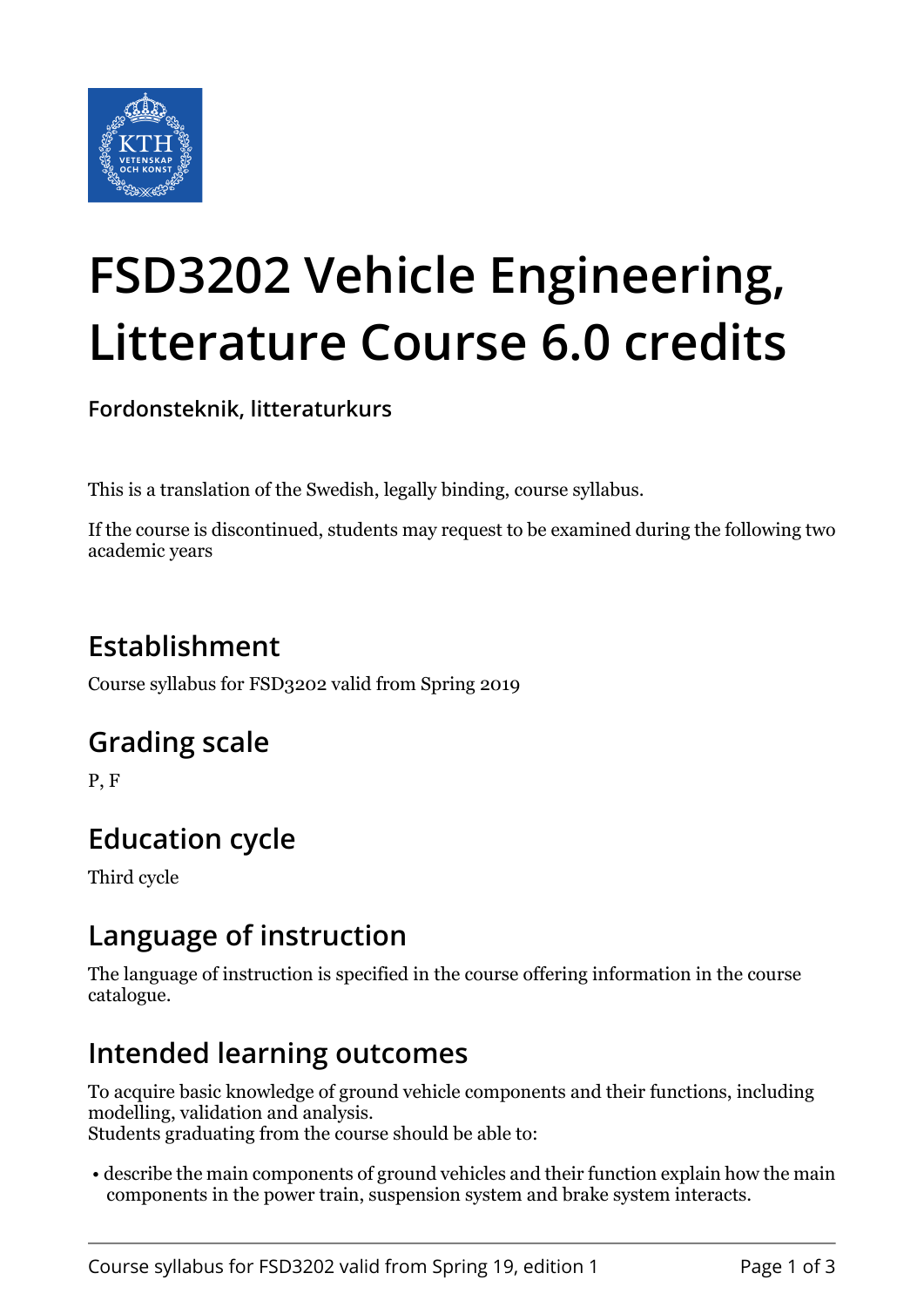- perform calculations of vehicle performance such as the start, acceleration and retardation event of a vehicle and its climbing capabilities.
- perform calculations of the brake force distribution and construct and analyse a friction utilisation diagram.
- derive forces and aligning moment of a tire by using the brush model.
- perform calculations of the suspension characteristics for wheel suspension components.
- apply the gained knowledge regarding analysis of vehicle performance.
- have gained in-depth knowledge in a selected field of vehicle engineering.

## **Course contents**

Tires and tire forces. Powertrain components. Brake systems. Wheel suspensions. Steering systems. Chassis and body.

## **Disposition**

The course aims to deepen the student's knowledge of the road vehicle components and their function, including modelling, validation and analysis.

The course introduces the student to basic concepts, theories, overall ideas and relationships related to different components and their function. Thereafter, exercises are conducted to apply the acquired knowledge.

Computer labs are conducted where different simulation tools are used to gain insight into the area.

Assignments are defined where the acquired knowledge is applied to practical and realistic problems.

The student chooses a specific field of vehicle engineering and carries out a literature study in that field. The purpose is to summarise the latest research within the chosen area. This is reported through a written report and oral presentation.

Finally, a written exam will be given.

## **Specific prerequisites**

PhD student in the doctoral program Vehicle and Maritime Engineering.

## **Course literature**

Lecture notes and material handed out during lectures and assignments.

## **Equipment**

No special equipment required.